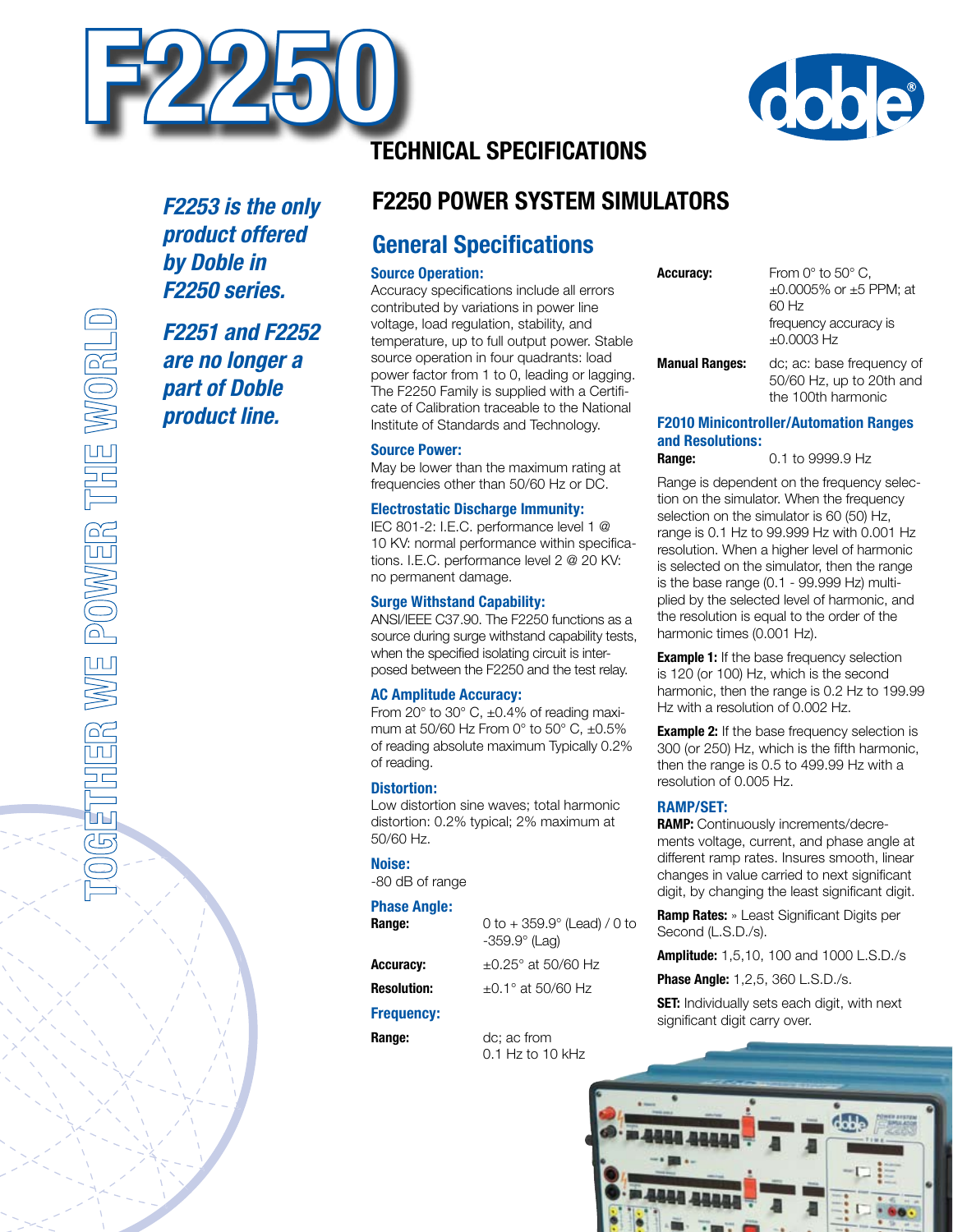# **General Specifications — continued**

### **Logic Outputs:**

Two sets of galvanically isolated Logic Outputs, each set has a normally open (Form A) terminal, shared common terminal, and a normally closed (Form B) terminal.

| <b>Switching Power:</b>   | 10 watts maximum               |
|---------------------------|--------------------------------|
| <b>Input Voltage:</b>     | $300$ V-dc and (or)            |
|                           | ac peak maximum                |
| <b>Switching Current:</b> | 0.2 A make or<br>break maximum |
| <b>Carry Current:</b>     | 0.3 A maximum                  |
| <b>Operate Time:</b>      | 1 millisecond<br>maximum       |

#### **Logic/Signal Inputs:**

Two sets of galvanically isolated Logic/Signal Inputs, each set has a voltage sensing terminal for ac or dc voltage, a shared common terminal, and a dry contact sensing terminal.

#### **Contact Sense Mode, for dry contacts:**

| <b>Open Circuit Test Voltage:</b><br><b>Short Circuit Test Current:</b> 90 mA nominal<br>Threshold: | 30 volts nominal<br>460 ohms nominal        |
|-----------------------------------------------------------------------------------------------------|---------------------------------------------|
| Voltage Sense Mode, for ac and dc voltages:                                                         |                                             |
| <b>Input Voltage:</b>                                                                               | 420 volts dc<br>and (or) peak ac<br>maximum |
| Input Impedance:                                                                                    | $100$ K ohms<br>nominal                     |
| Threshold:                                                                                          | 1.5 volts nominal                           |

#### **Multi-Mode Digital Timer:**

| <b>Accuracy:</b>   | $\pm 0.0005\%$ of reading, $\pm$ one<br>least significant digit, $\pm 50$<br>microSeconds. |
|--------------------|--------------------------------------------------------------------------------------------|
| <b>Resolution:</b> | 10 microSeconds. (1 least<br>significant digit).                                           |
| Ranges:            | 0 - 9999.99 milliseconds;<br>0 - 9999.99 seconds:<br>0 - 9999.99 cycles;                   |
|                    |                                                                                            |

GPS time of day may be displayed when using the F2895 GPS Option

### **Line Power Supply:**

105 - 132 V or 210 - 264 V (field selectable) at 47-63 Hz

#### **Operating Temperature:** 0° to 50° C

**Storage Temperature:** -25° to +70° C

**Humidity:** Up to 95% relative humidity, non-condensing.

**Displays:** 0.3" High Intensity filtered LED

**Interfaces: RS232** remote control to PC

**IEEE 488** instrument inter-communications network

**D232** for F2010 Minicontroller

**External Signal** inputs for voltage and current conditioning amplifier

# **Battery Simulator (optional):**<br>**Range:** 48 V, 125 V.

| Range: | 48 V, 125 V, 250 V-dc |
|--------|-----------------------|
| Power: | 60 w                  |

### **Enclosure:**

High impact, molded, flame retardant ABS - Meets National SafeTransit Association testing specification

No. 1A for immunity to severe shock and vibration

#### **Dimensions:**

9.5 x 19.75 x 22 inches or 24 x 50 x 55.8 cm

#### **Weight:**

50 lbs./22.7 kg

### **Audible Noise**:

**Measured at 2 meters:** ANSI Type 2

**Typically:** Front: 52.5 dBA Rear: 55 dBA<br>L.H.: 54 dBA R.H.: 52.5 dB

R.H.: 52.5 dBA

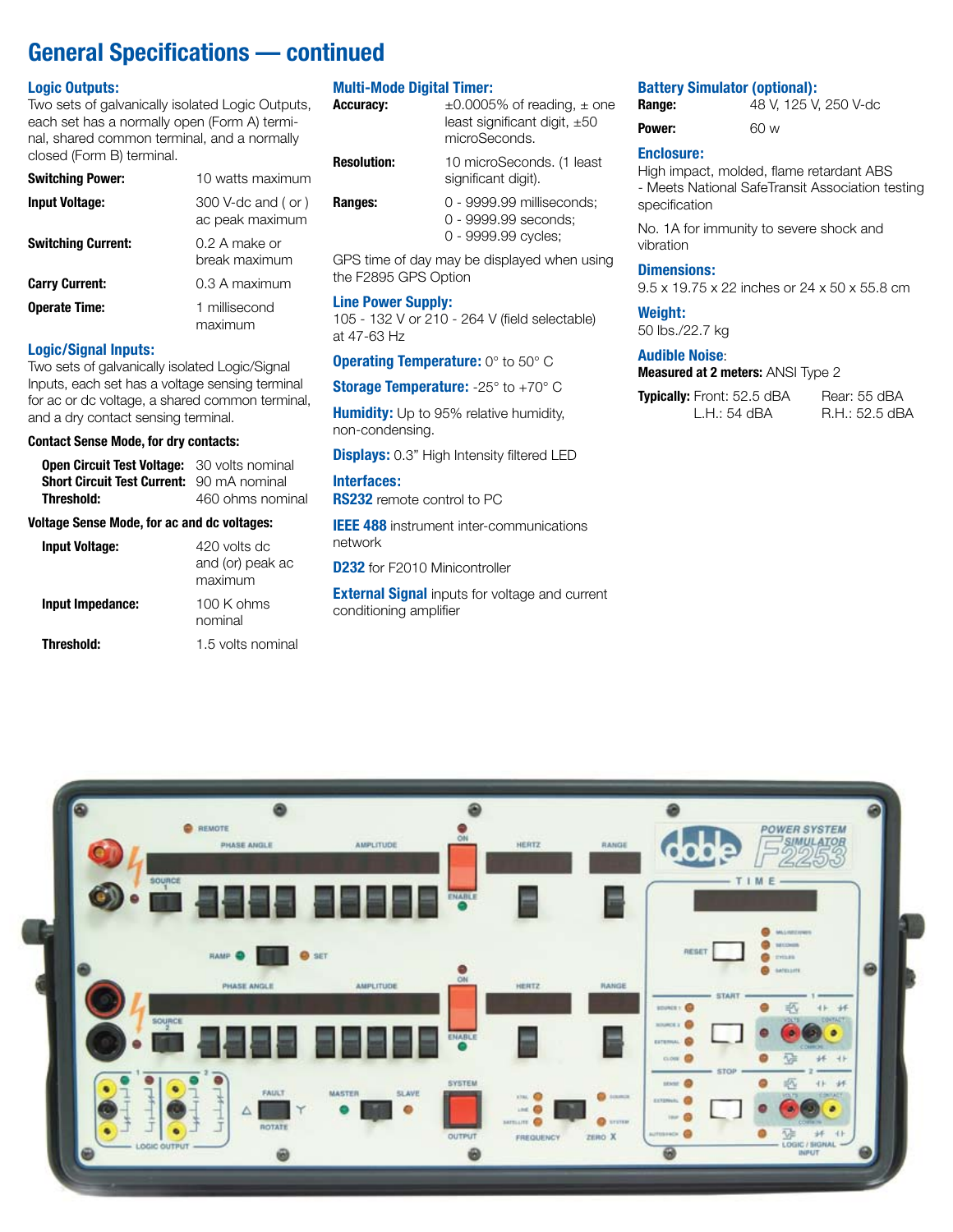# **F2253 VOLTAGE AND CURRENT SOURCES**

| <b>MODE 1: Source 1 Voltage</b><br><b>Source 2 Current</b>                    |                                |                                                                                                  |
|-------------------------------------------------------------------------------|--------------------------------|--------------------------------------------------------------------------------------------------|
|                                                                               | <b>Power 50/60/Hz &amp; DC</b> | <b>Ranges (Resolution)</b>                                                                       |
| <b>Source 1 AC Voltage</b><br><b>Continuous Power</b>                         | 150 VA-rms                     | 75, 150, 300 V-rms (0.01V)                                                                       |
| <b>Source 1 DC Voltage</b><br><b>Continuous Power</b>                         | 150 watts                      | 106, 212, 424 V-dc (0.01V)                                                                       |
| <b>Source 2 AC Current</b><br>1.5 second Transient<br>Continuous Power        | 675 VA-rms<br>450 VA-rms       | 15, 30, 45, 60, 90 (0.01A), 180 A-rms (0.1A)<br>7.5, 15, 22.5, 30, 45 (0.001A), 90 A-rms (0.01A) |
| <b>Source 2 DC Current</b><br>1.5 second Transient<br><b>Continuous Power</b> | 675 watts<br>450 watts         | 15, 30, 45, 60, 90 (0.01A), 180 A-dc (0.1A)<br>5, 10, 15, 20, 30 (0.001A), 60 A-dc (0.01A)       |
| <b>MODE 2: Source 1 Current</b><br><b>Source 2 Current</b>                    |                                |                                                                                                  |
|                                                                               | Power 50/60/Hz & DC            | <b>Ranges (Resolution)</b>                                                                       |
| <b>Source 1 AC Current</b><br>1.5 second Transient<br><b>Continuous Power</b> | 225 VA-rms<br>150 VA-rms       | 15, 30, 60 A-rms (0.01A)<br>7.5, 15, 30 A-rms (0.001A)                                           |
| <b>Source 1 DC Current</b><br>1.5 second Transient<br><b>Continuous Power</b> | 225 watts<br>150 watts         | 15, 30, 60 A-dc (0.01A)<br>5, 10, 20 A-dc (0.001A)                                               |
| Source 2 AC<br>Current 1.5 second Transient<br><b>Continuous Power</b>        | 450 VA-rms<br>300 VA-rms       | 15, 30, 60 (0.01A), 120 A-rms (0.1A)<br>7.5, 15, 30, 60 A-rms (0.001A)                           |
| Source 2 DC<br>Current 1.5 second Transient<br><b>Continuous Power</b>        | 450 watts<br>300 watts         | 15, 30, 60 (0.01A), 120 A-dc (0.1A)<br>5, 10, 20, 40 A-dc (0.001A)                               |

## **F2252 VOLTAGE AND CURRENT SOURCES**

### **MODE 1: Source 1 Voltage Source 2 Current**

|                                                                               | <b>Power 50/60/Hz &amp; DC</b> | <b>Ranges (Resolution)</b>                                             |
|-------------------------------------------------------------------------------|--------------------------------|------------------------------------------------------------------------|
| <b>Source 1 AC Voltage</b><br>Continuous Power                                | 150 VA-rms                     | 75, 150, 300 V-rms (0.01V)                                             |
| <b>Source 1 DC Voltage</b><br>Continuous Power                                | 150 watts                      | 106, 212, 424 V-dc (0.01V)                                             |
| <b>Source 2 AC Current</b><br>1.5 second Transient<br>Continuous Power        | 450 VA-rms<br>300 VA-rms       | 15, 30, 60 (0.01A), 120 A-rms (0.1A)<br>7.5, 15, 30, 60 A-rms (0.001A) |
| <b>Source 2 DC Current</b><br>1.5 second Transient<br><b>Continuous Power</b> | 450 watts<br>300 watts         | 15, 30, 60 (0.01A), 120 A-dc (0.1A)<br>5, 10, 20, 40 A-dc (0.001A)     |